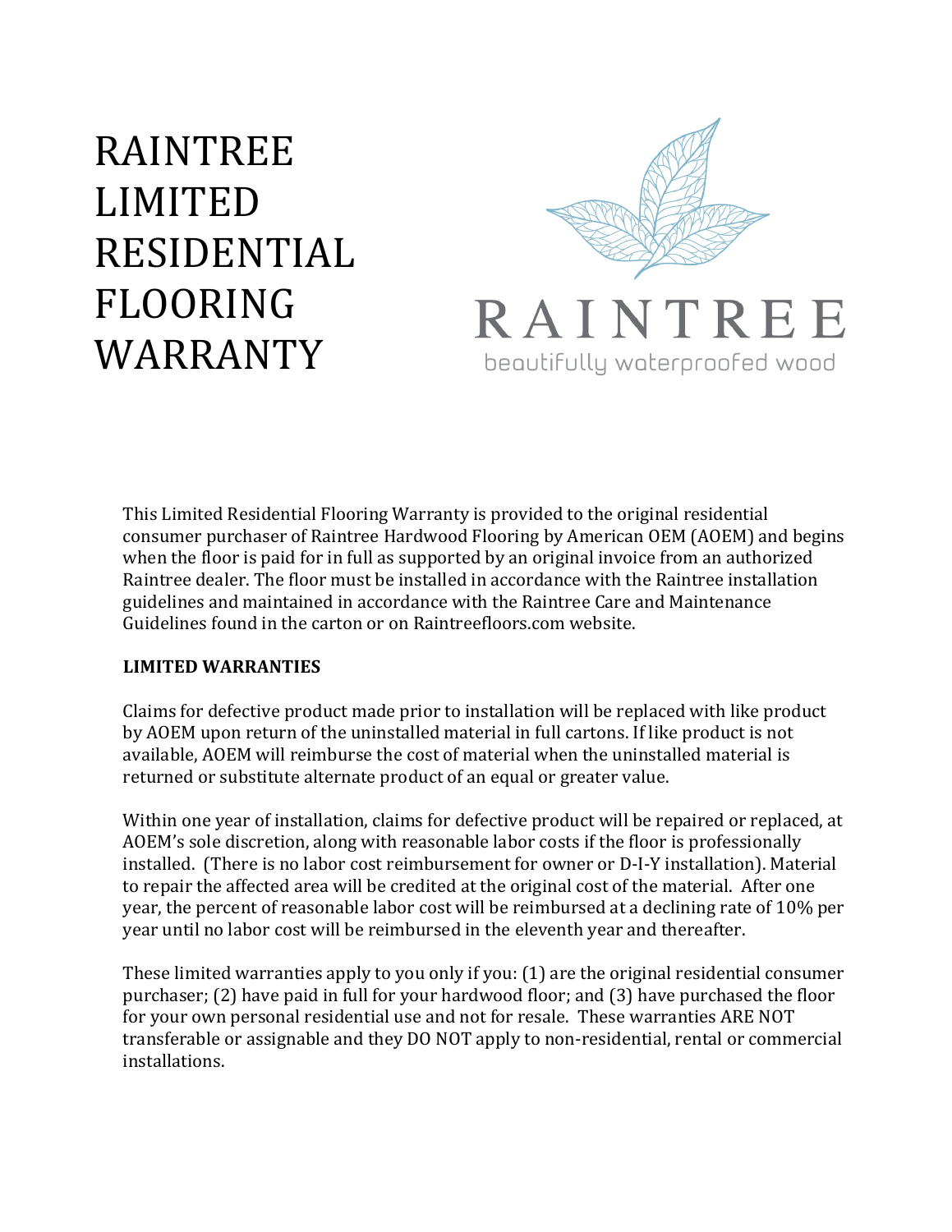#### **LIMITED LIFETIME STRUCTURAL WARRANTY**

AOEM manufactures its engineered hardwood floors according to **ANSI/NWFA EF 2019** standards (The Standard) and therefore warrants that its first quality Raintree Hardwood Floors, in their manufactured condition, to be free from manufactured or grading defects as defined in The Standard, which allows for 5% off spec material. AOEM additionally warrants that Raintree Hardwood Floors will not delaminate when properly installed and maintained in accordance with the Raintree installation and maintenance guidelines. In the event that the wood top layer delaminates from the core AOEM will repair or replace, in its sole option, the affected plank or planks.

#### **LIMITED'LIFETIME'FINISH'WARRANTY'FOR'RESIDENTIAL'WEAR**

Our factory applied finish makes installation fast and easy and provides years of wear in normal residential situations providing the Raintree Care and Maintenance Guidelines are strictly followed. AOEM warrants that under normal residential use its finish will not peel off the hardwood floor or wear through during the warranty period. In the event the finish peels off or wears through AOEM will, at its sole option, either: (1) replace the affected boards; or (2) recoat the affected area. NOTE that this warranty applies only to areas that exceed more than 10% of the surface area of the installed floor. NOTE that gloss reduction, scratches and dents are not considered defects and are not covered by this warranty.

#### **LIMITED'WATERPROOF'WARRANTY**

AOEM warrants that for the stated warranty period from the original date of purchase that its Raintree Hardwood Floors will not swell, cup, or crack due to; normal cleaning practices including wet mopping with approved cleaning systems,\* moisture due to everyday household spills, and moisture from the subfloor when exposed to those conditions.

*\*Approved wet mopping systems: Swiffer Wet Jet Wood maintenance system and Bona Care wet maintenance systems are the only wet mop systems approved for use with Raintree Products.*

All sources of subfloor moisture should be remedied prior to installation. This warranty covers topical moisture as long as the water does not flow over the cut edges of the floor. While moisture will not affect Raintree's integrity, it is possible that with prolonged exposure to moisture in buildings, subfloors, or on building surfaces, mold and/or mildew growth can occur (particularly if the moisture issue remains undiscovered or unaddressed).

This warranty excludes damage resulting from mold and/or mildew growth due to prolonged exposure to moisture, and excludes all casualty events involving water coming in contact with your floor. This warranty excludes failures normally covered by Homeowners Insurance, including but not limited to, damages caused by flooding or standing water from leaky faucets, pipes, or household appliances. Also excluded are damages caused by flooding or standing water from hydrostatic pressure or other casualty events.

#### SPECIAL NOTE: WARRANTY LIMITATIONS (APPLIES TO ALL WARRANTIES THAT AOEM MAY BE OBLIGATED).

Raintree products are not warranted against squeaking, popping or crackling.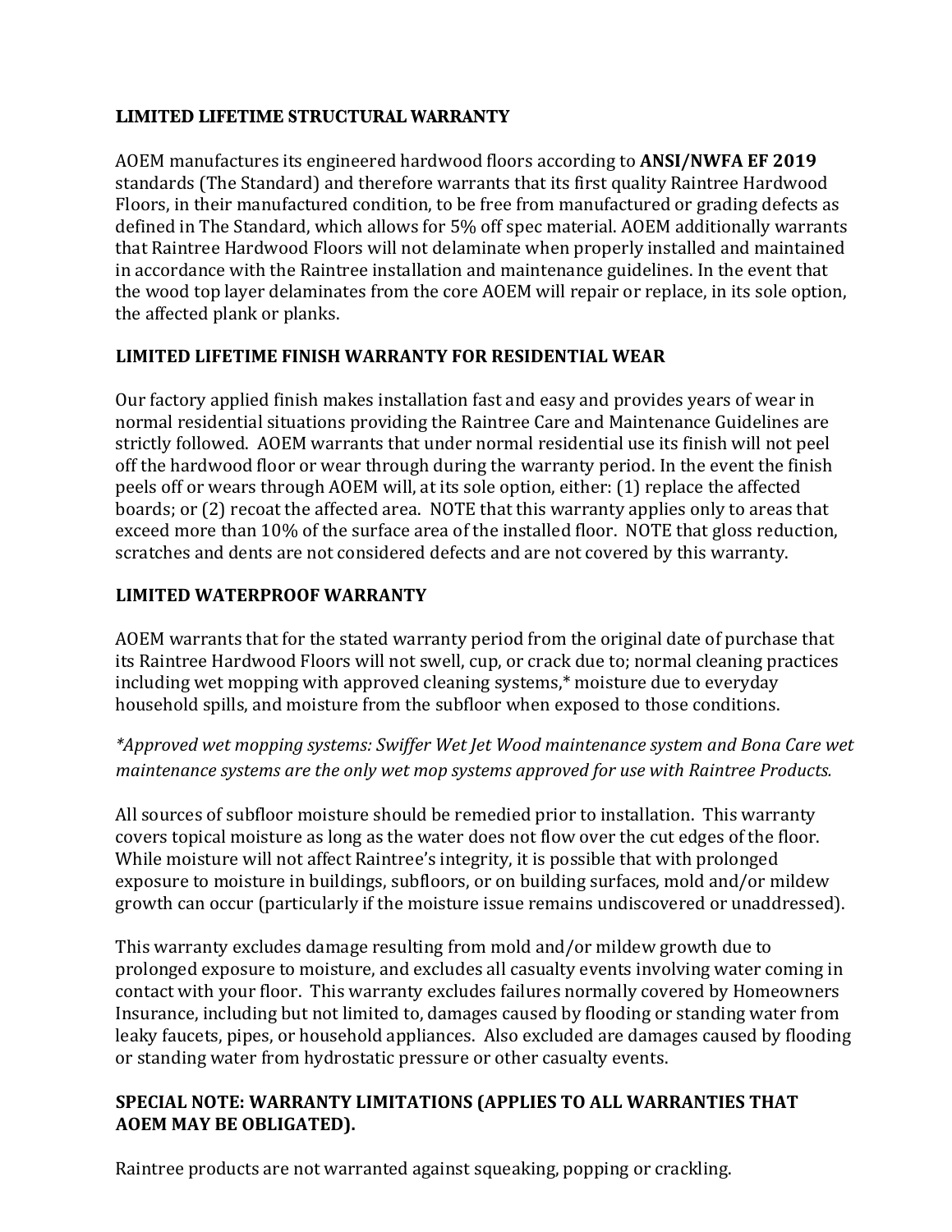Raintree Hardwood Floors are intended for **interior use** only and must be maintained in a normal interior environment (between 50 and 110 degrees Fahrenheit). Do not install Raintree Hardwood Floors in conditions where they may be exposed to extreme heat or cold. They may buckle and possible disengage from one another in these extreme conditions.

## **WARRANTY EXCLUSIONS**

Wood is a natural product containing natural variations in color, tone, and graining. AOEM cannot warrant against natural variations in color or any other variations, such as mineral streaks, small knots and grain variations from plank to plank. Nor can we warrant against natural variations or gloss levels between samples/models and installed flooring. Any sample or model shown or used by your seller is for demonstrative purposes only, and such sample DOES NOT create a warranty of any kind that the goods you purchased shall conform to. Any such warranties based on any such sample or models are specifically disclaimed.

- 1. Any damage to surrounding structure such as walls, subfloors, furniture, underlayment, moldings, trim, subfloor heating elements, or anything that is not the flooring product itself.
- 2. Damage from mold or mildew growth.
- 3. Flooring that is installed outside or in environments exposed to extreme variations in temperature.
- 4. This Lifetime Limited Waterproof Warranty excludes all casualty events involving water exposure normally covered by Homeowner's Insurance.
- 5. Improper installation. See Raintreefloors.com
- 6. Improper care and maintenance. See Raintreefloors.com
- 7. Cabinets or other built-in appliances that are installed on top of a Raintree Hardwood Floor. Raintree Hardwood Floors should be installed after such items and after painting and interior finishes have been completed.
- 8. Seasonal surface checking is inherent in all wood products over time and is not covered.
- 9. Recoating or Finish Alteration will void the finish warranty.
- 10. Natural Sunlight will cause aging and color change in all wood including your Raintree Hardwood Floor.

### **WARRANTY'PROCESS**

Product determined to have defects should be returned in full cartons to the Dealer prior to installation for a full refund. All product quality questions should be addressed before installation. Obvious product defects are accepted once the product has been installed.

Product problems that arise after installation should be addressed in writing to the Dealer from which the floor was purchased. Include a copy of the proof of purchase or invoice. Descriptions and photos of the problem are very helpful in achieving a timely resolution. If possible supply a photo of the carton label with bar code.